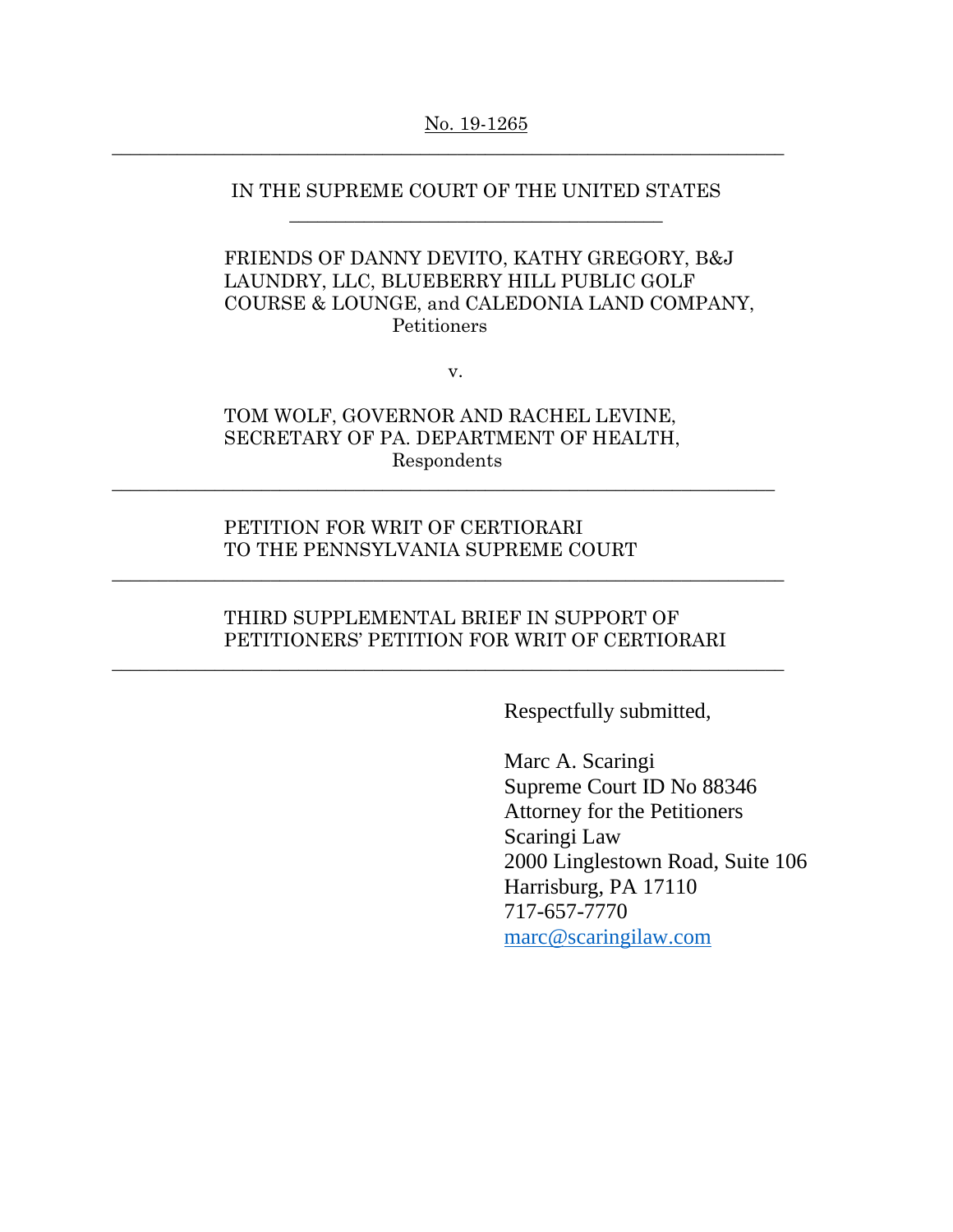# Table of Contents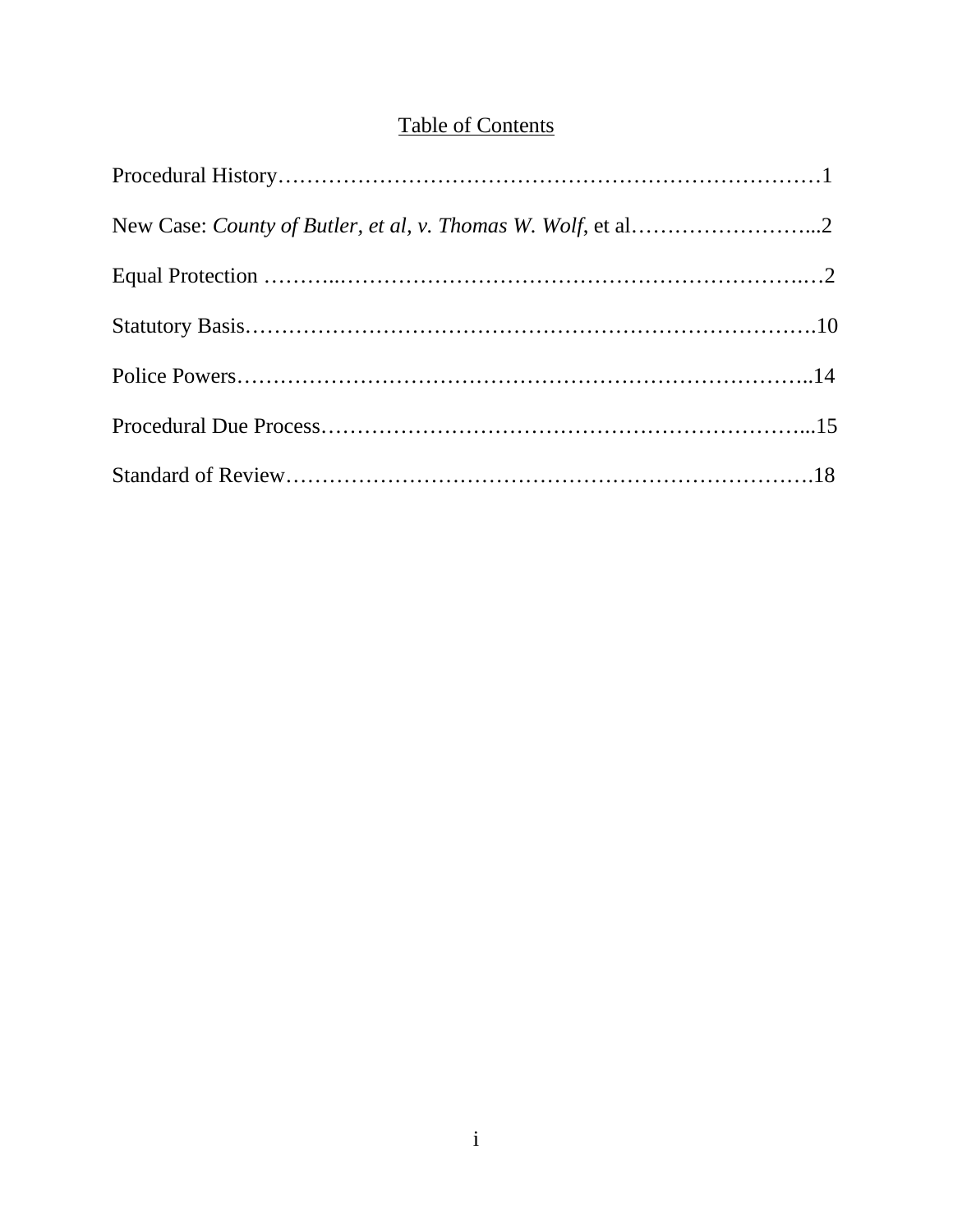# Table of Authorities

# **Cases**

| City of Cleburne v. Cleburne Living Ctr., Inc.                                       |
|--------------------------------------------------------------------------------------|
| Cty. of Butler v. Wolf<br>Civil Action No. 2:20-cv-677, 2020 U.S. Dist. LEXIS 167544 |
| <i>Friends of Devito v. Wolf</i>                                                     |
| F.S. Royster Guano Co. v. Virginia                                                   |
| Plyler v. Doe                                                                        |
| <b>Statutes</b>                                                                      |
|                                                                                      |
|                                                                                      |

# **Secondary Materials**

Giovonna E. Shay, *Similarly Situated*, 18 Geo. Mason L. Rev. 581 (2011)……….5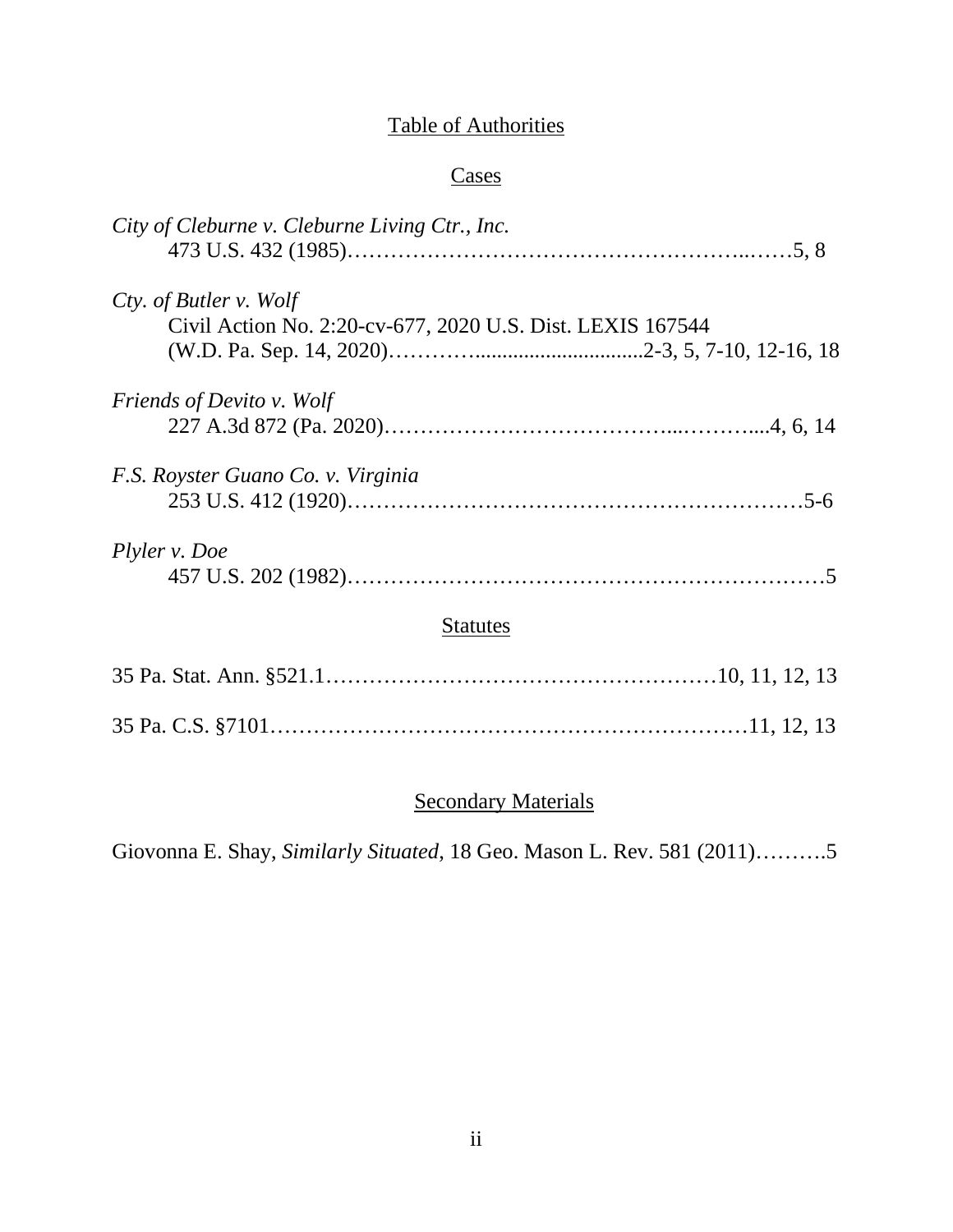#### No. 19-1265

 $\_$  , and the set of the set of the set of the set of the set of the set of the set of the set of the set of the set of the set of the set of the set of the set of the set of the set of the set of the set of the set of th

### IN THE SUPREME COURT OF THE UNITED STATES \_\_\_\_\_\_\_\_\_\_\_\_\_\_\_\_\_\_\_\_\_\_\_\_\_\_\_\_\_\_\_\_\_\_\_\_\_\_\_\_

## FRIENDS OF DANNY DEVITO, KATHY GREGORY, B&J LAUNDRY, LLC, BLUEBERRY HILL PUBLIC GOLF COURSE & LOUNGE, and CALEDONIA LAND COMPANY, Petitioners

v.

# TOM WOLF, GOVERNOR AND RACHEL LEVINE, SECRETARY OF PA. DEPARTMENT OF HEALTH, Respondents

 $\_$  , and the set of the set of the set of the set of the set of the set of the set of the set of the set of the set of the set of the set of the set of the set of the set of the set of the set of the set of the set of th

 $\_$  , and the set of the set of the set of the set of the set of the set of the set of the set of the set of the set of the set of the set of the set of the set of the set of the set of the set of the set of the set of th

 $\_$  , and the set of the set of the set of the set of the set of the set of the set of the set of the set of the set of the set of the set of the set of the set of the set of the set of the set of the set of the set of th

## PETITION FOR WRIT OF CERTIORARI TO THE PENNSYLVANIA SUPREME COURT

# THIRD SUPPLEMENTAL BRIEF IN SUPPORT OF PETITIONERS' PETITION FOR WRIT OF CERTIORARI

AND NOW, come the Petitioners, by and through their attorney, Marc A.

Scaringi, pursuant to Rule 15 (8) of the United States Supreme Court, who

respectfully file this Third Supplemental Brief as follows:

### Procedural History

- 1. On May 5, 2020, Petitioners filed a Petition for Writ of Certiorari.
- 2. On June 5, 2020, Petitioners filed a Supplemental Brief in support

thereof.

3. On July 28, 2020, Petitioners filed a Second Supplemental Brief in support thereof.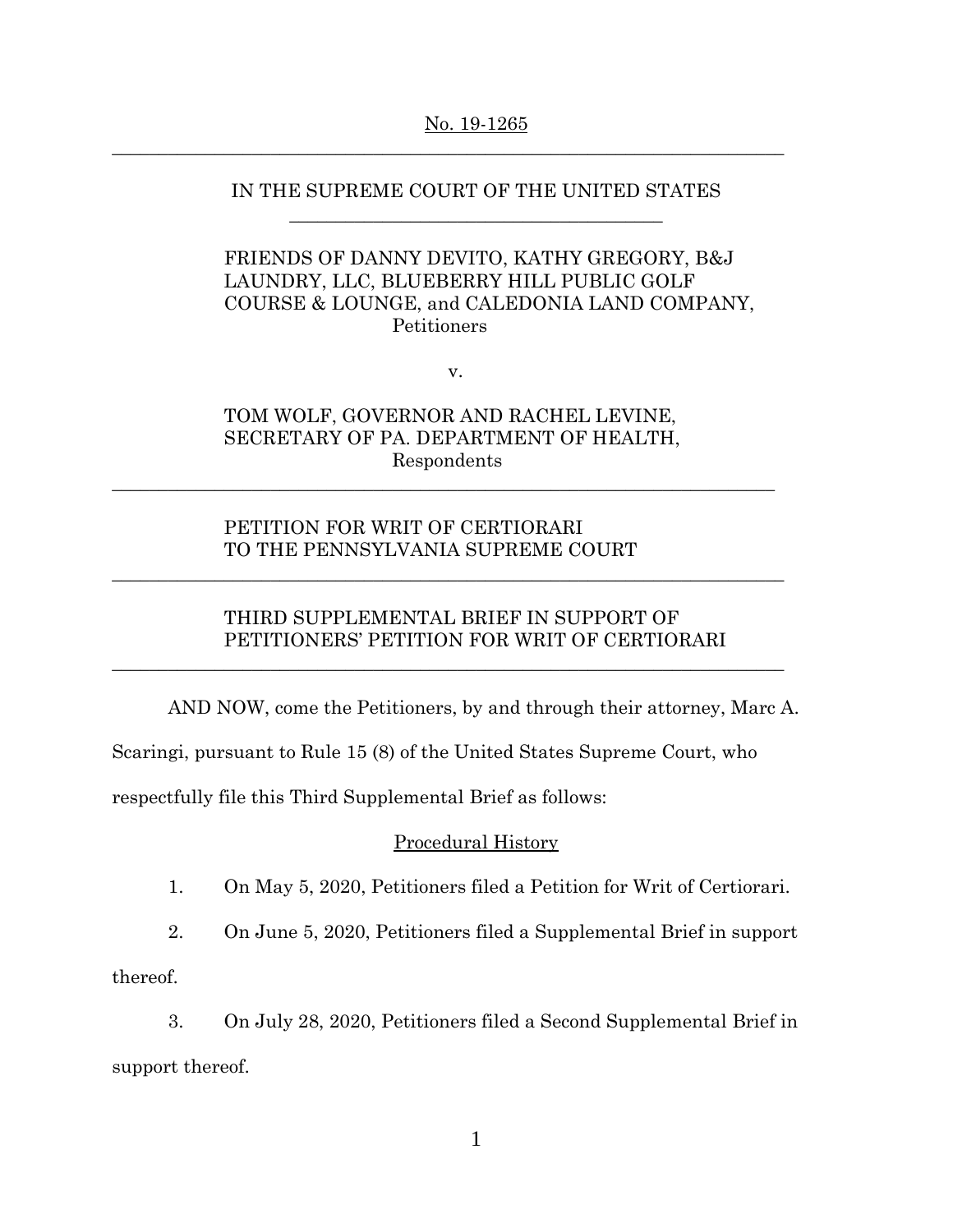4. On August 21, 2020, Respondents filed a Brief in Opposition.

5. On August 31, 2020, Petitioners filed a Reply thereto.

6. On September 9, 2020, this Court ordered that the Petition be distributed for conference on September 29, 2020.

#### New Case: *County of Butler, et al, v. Thomas W. Wolf*, et al

7. Since the Petitioners' last filing in this matter, a new case has been decided by a federal court involving the same Business Closure Order (BCO) and the same Defendants and which is directly on point to certain claims raised in the case before this Honorable Court.

8. On September 14, 2020, Judge William S. Stickman, IV, Judge of the United States District Court for the Western District of Pennsylvania issued an opinion, in *Cty. of Butler v. Wolf*, Civil Action No. 2:20-cv-677, 2020 U.S. Dist. LEXIS 167544 (W.D. Pa. Sep. 14, 2020), declaring that some of the executive orders, including the instant BCO, issued by the Respondents, violate the U.S. Constitution.

### Equal Protection

9. The Federal District Court declared that the BCO violates *inter alia*  the Equal Protection Clause of the Fourteenth Amendment to the United States Constitution.

10. The Petitioners in the case at bar have also challenged the constitutionality of the same BCO as violative of the Equal Protection Clause of the Fourteenth Amendment to the U.S. Constitution.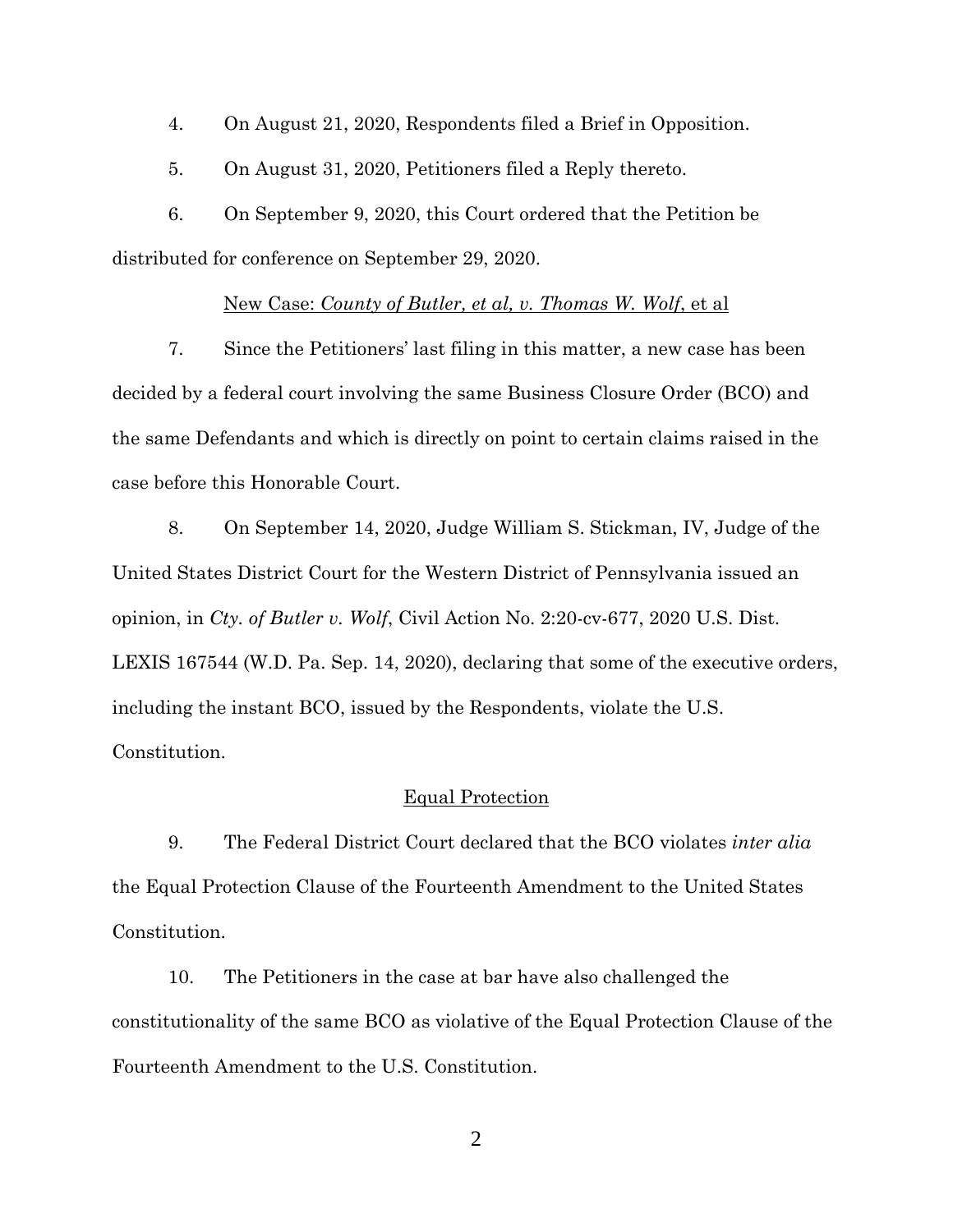11. In *Cty. of Butler*, plaintiffs claimed the BCO and its classification of industries into life-sustaining and non-life-sustaining violated the Equal Protection Clause.

12. In the case at bar, Petitioners made the same claim, which the lower court denied, and have presented this claim to this Court for its review.

13. In *Cty. of Butler*, the court examined the equal protection claim under the following test:

> To prevail upon such a claim, the plaintiff must demonstrate: 1) the defendant treated him differently than others similarly situated, 2) the defendant did so intentionally, and 3) there was no rational basis for the difference in treatment. *Hill v. Borough of Kutztown*, 455 F.3d 225, 239 (3d. Cir. 2006)

*Id*. at \*94-95

14. That court analyzed the facts and found that the furniture and appliance retailer plaintiff is similarly situated to Walmart, the only difference is the extent of their offerings, and stated, "However, in essence, they are the same – retailers selling consumer goods." *Id*. at \*95.

15. Likewise, Petitioners in the case at bar have argued, for example, that

Petitioner Kathy Gregory, a real agent whose industry was on the non-life-

sustaining list, is in essence similarly situated to accounting and insurance

agencies, whose industries were on the life-sustaining list.1 They are in essence the

same – professionals selling professional services.

<sup>1</sup> Actually, the original iteration of the BCO deemed accounting and insurance services as non-lifesustaining and closed them, and then in some subsequent revisions Respondents changed their mind and deemed them to be life-sustaining – thus establishing the arbitrariness of the classification system.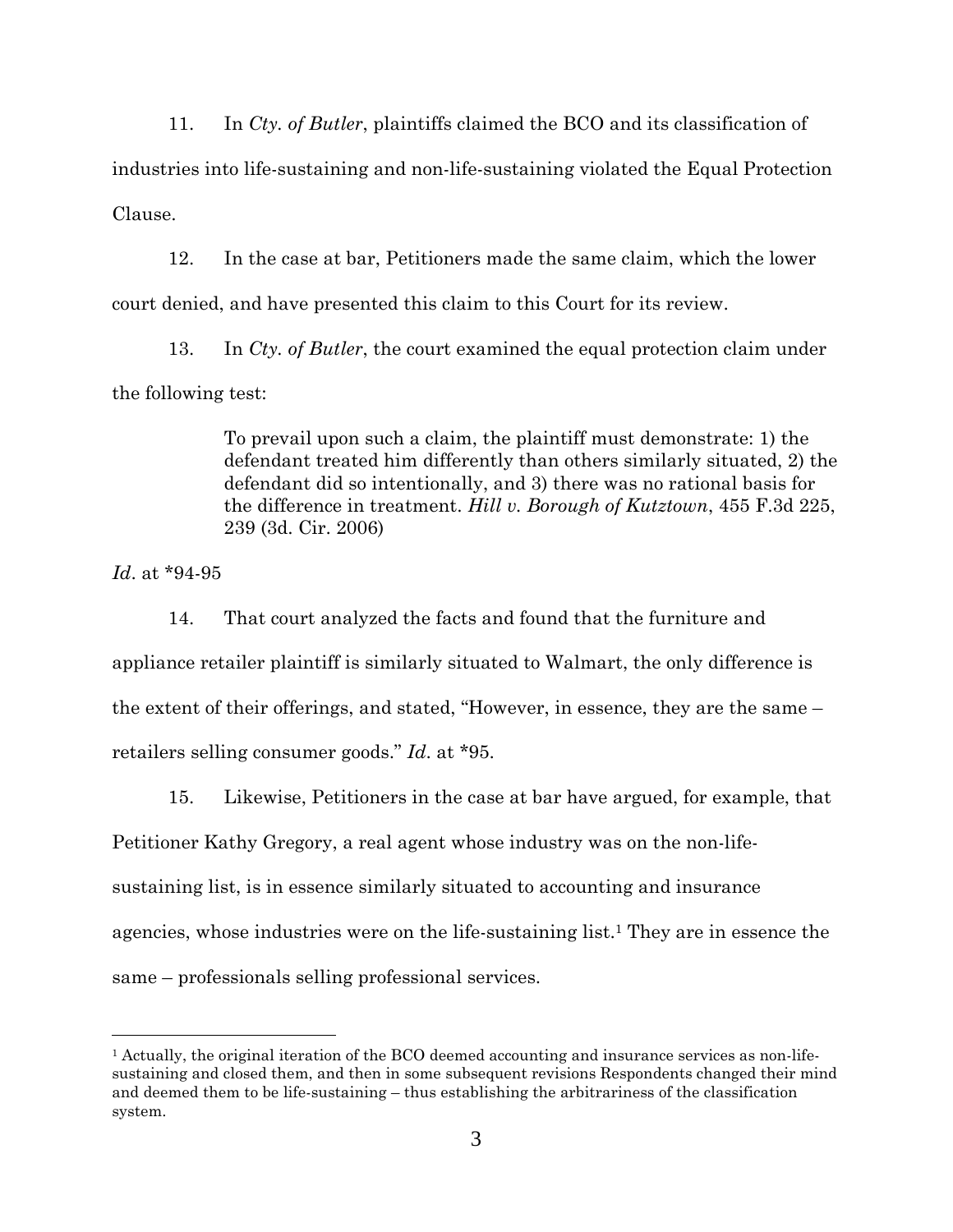16. Respondents deemed Friends of Danny DeVito and all entities they classified as, "Business, Professional, Labor, Political or Similar Organizations" as non-life-sustaining, yet classified Social Advocacy Organizations as life-sustaining. Yet, Social Advocacy Organizations and Friends of Danny DeVito all appear in the same Industry, Sector and Subsector categories of the BCO's List.

17. The lower court concluded that Social Advocacy Groups are dissimilar from Friends of Danny DeVito because, "Social advocacy groups advocate for vulnerable individuals during this time of disaster." *Friends of Devito v. Wolf*, 227 A.3d 872, 901 (Pa. 2020).2

18. Yet, Friends of Danny Devito also advocates for vulnerable individuals during the COVID-19 pandemic particularly those businesses and entities that were shut down and whose owners and employees became unemployed. Friends of Danny DeVito has advocated against the BCO and the Respondents' COVID-19 response publicly and by filing the within lawsuit against Respondents. The lower court dismissed or ignored this advocacy, or perhaps it disagreed with the content of the advocacy, which is generally impermissible under a First Amendment claim, which Petitioners also brought in the case at bar.

19. The lower court did not perform a review on the merits of Petitioners' equal protection claims because it determined Petitioners were not similarly situated with those industries, businesses or entities Petitioners claimed they were.

<sup>2</sup> However, even if the type of advocacy were relevant to an Equal Protection Clause challenge there is no basis to conclude that all or even any of the entities determined to be included within the Social Advocacy Groups actually advocate for vulnerable individuals during disaster.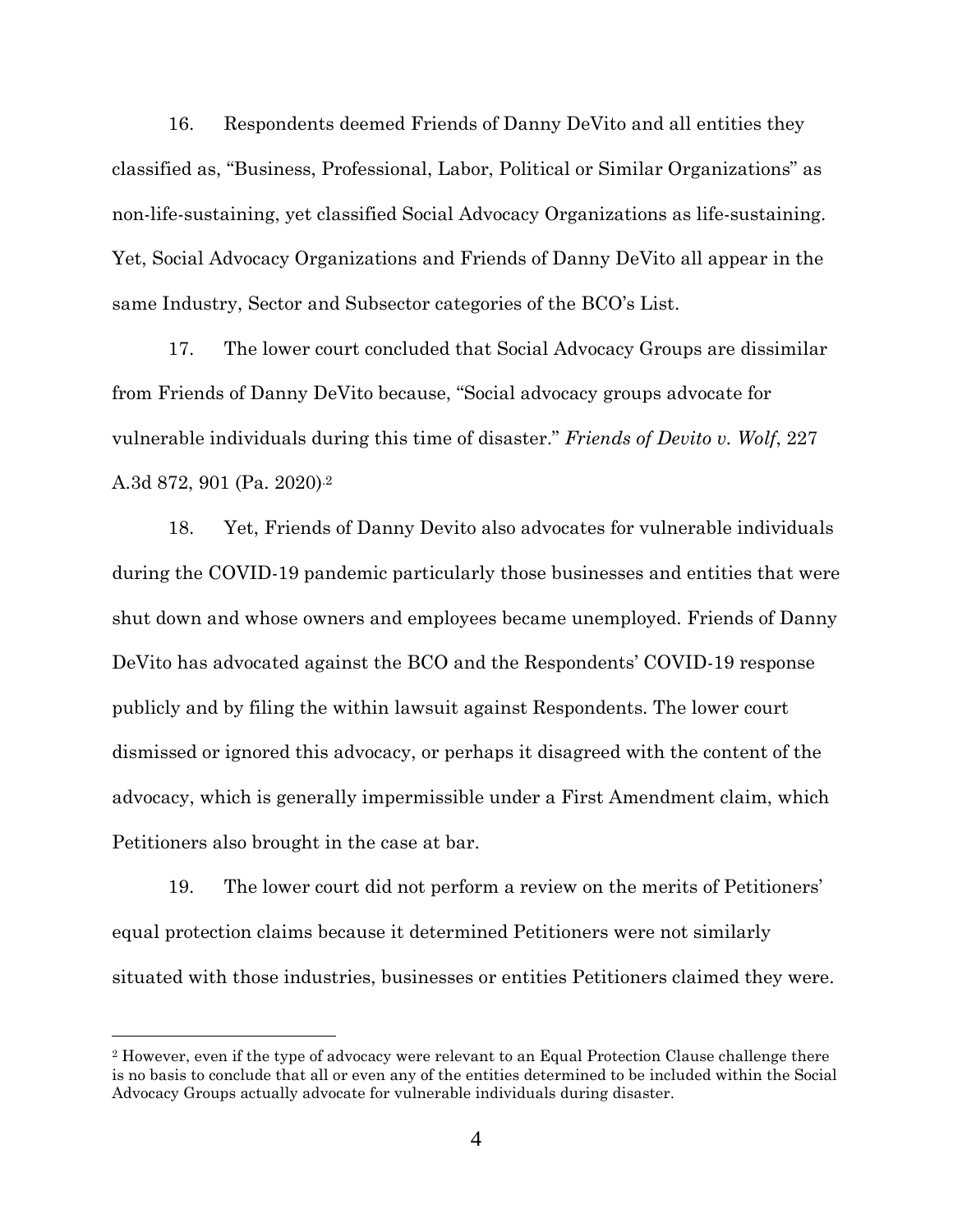20. Petitioners argue they are similarly situated and that similarly situated does not mean identical or similarly situated for all purposes, as the Federal District Court in *Cty. of Butler* found.

21. Further, the lower court erred in failing to conduct an analysis on the merits of Petitioners' equal protection claim; as Giovonna Shay, Associate Professor of Law, Western New England College School of Law, explains, "similarly situated is not a threshold hurdle to equal protection analysis on the merits in cases involving facial classifications."<sup>3</sup>

22. Further, Professor Shay explains, "similarly situated" means similarly situated with respect to the purpose of the law:

> In cases regarding express categories, no matter the level of equal protection scrutiny applied, the focus of the "similarly situated" analysis is substantially the same as the key inquiry of equal protection review: Does the legislative classification bear a close enough relationship to the purpose of the statute?

*Id*. at 588.

In support of her explanation she cites to *City of Cleburne v. Cleburne Living Ctr., Inc*., 473 U.S. 432, 439-40 (1985); *Plyler v. Doe*, 457 U.S. 202, 216 (1982); *F.S. Royster Guano Co. v. Virginia*, 253 U.S. 412, 415 (1920). It is true that, for example, Petitioner Kathy Gregory, who sells real estate, provides a different type of service than insurance agents who sell insurance and accountants who sell accounting services. But those differences are not rationally related to the purpose of the BCO.

<sup>3</sup> Giovonna E. Shay, *Similarly Situated,* 18 Geo. Mason L. Rev. 581, at 588 (2011), Western New England University School of Law Legal Studies Research Paper No. 11-15, Available at SSRN: https://ssrn.com/abstract=1798124.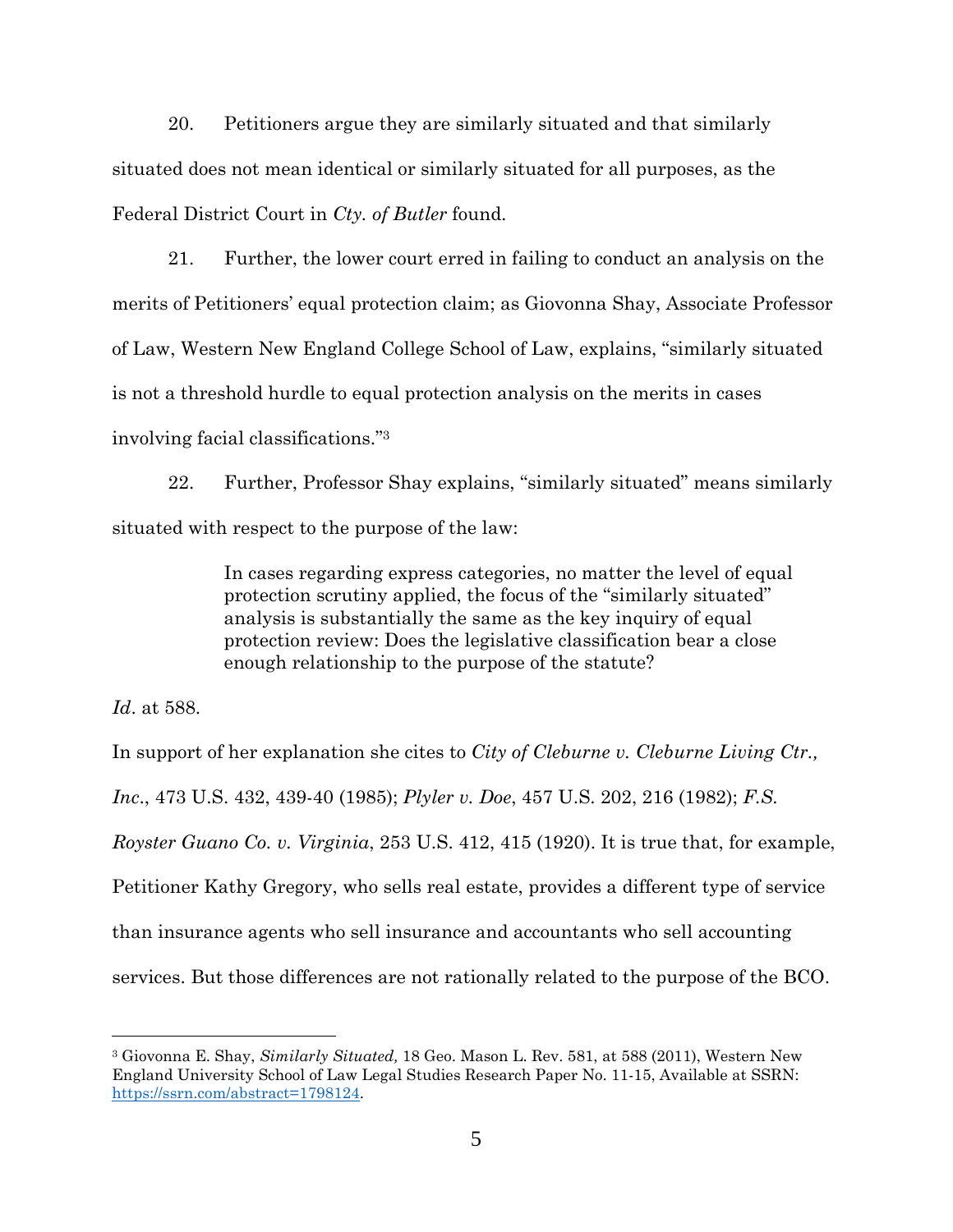The purpose of the BCO is to combat the ravages of COVID-19; in relation to the BCO's purpose, the identified professional services businesses are similarly situated.

23. This Court has held:

the classification must be reasonable, not arbitrary, and must rest upon some ground of difference *having a fair and substantial relation to the object of the legislation*, so that all persons similarly circumstanced shall be treated alike.

*F.S. Royster Guano Co. v. Virginia*, 253 U.S. 412, 415 (emphasis added).

24. The lower court held the BCO was issued for, "the purpose of combating the ravages of COVID-19." *Id*. *Friends of Devito v. Wolf*, at 891; that was its object.

25. Thus, the proper analysis is whether the classification into the two categories rests upon a ground of difference having a fair and substantial relation to the object of combatting the ravages of COVID-19.

26. The BCO does not. More particularly, the Respondents have declared that social distancing is the tool by which the BCO is combating COVID-19. Thus, a classification that rests upon a ground of difference having a fair and substantial relation to combatting COVID-19 would be one that differentiated between those businesses that could employ social distancing and those that could not.

27. But, that is not what the Respondents did; they based their classification on the following ground of difference: which industries, and thus businesses, are life-sustaining and which are non-life-sustaining. However, these terms, which the Respondents simply made up out of whole cloth, as the Federal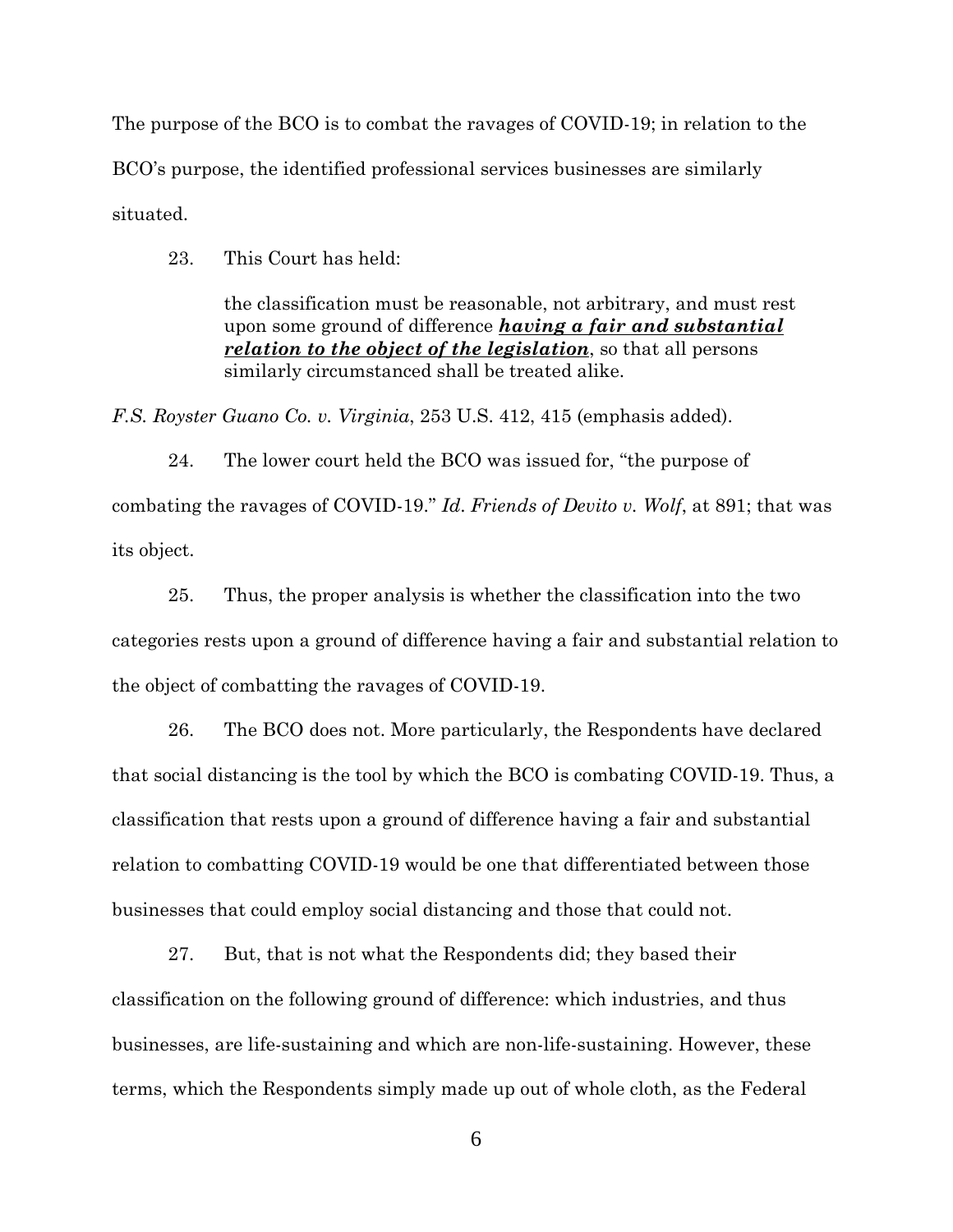District Court found, not only have no objective definition, they have nothing to do with social distancing or combatting the spread of COVID-19.

28. First, these terms have no objective definition. And because the definition of the terms that were used to determine the two classes or categories are incapable of an objective definition that constitutes a fatal flaw to the classification system. According to the Federal District Court:

a. "The record shows the Defendants never had a set definition in writing for what constituted a 'life-sustaining' business. Rather, their view of what was, or was not, 'life-sustaining' remained in flux." *Id. Cty. of Butler,* at \*73.

b. The Defendants did not even write down their definition for lifesustaining. The Federal District Court cited to the trial transcript, "I'm not sure that we wrote down anywhere what 'life-sustaining meant.'" *Id.* at \*85.

c. "The explanation for how Defendants' policy team chose which businesses were 'life-sustaining' and which were 'non-life-sustaining' is circuitous at best." *Id.* at \*86.

d. "Essentially, a class of business is 'life-sustaining' if it is on the list because it is 'life-sustaining.'" *Id.* at \*87.

e. "Finally, the record shows that the definition of 'life-sustaining' continued to change, even after the waiver process closed." *Id*. at \*74.

f. "To add to the arbitrary nature of the list of 'life-sustaining' businesses being the definition of what is, in fact, 'life-sustaining' is the fact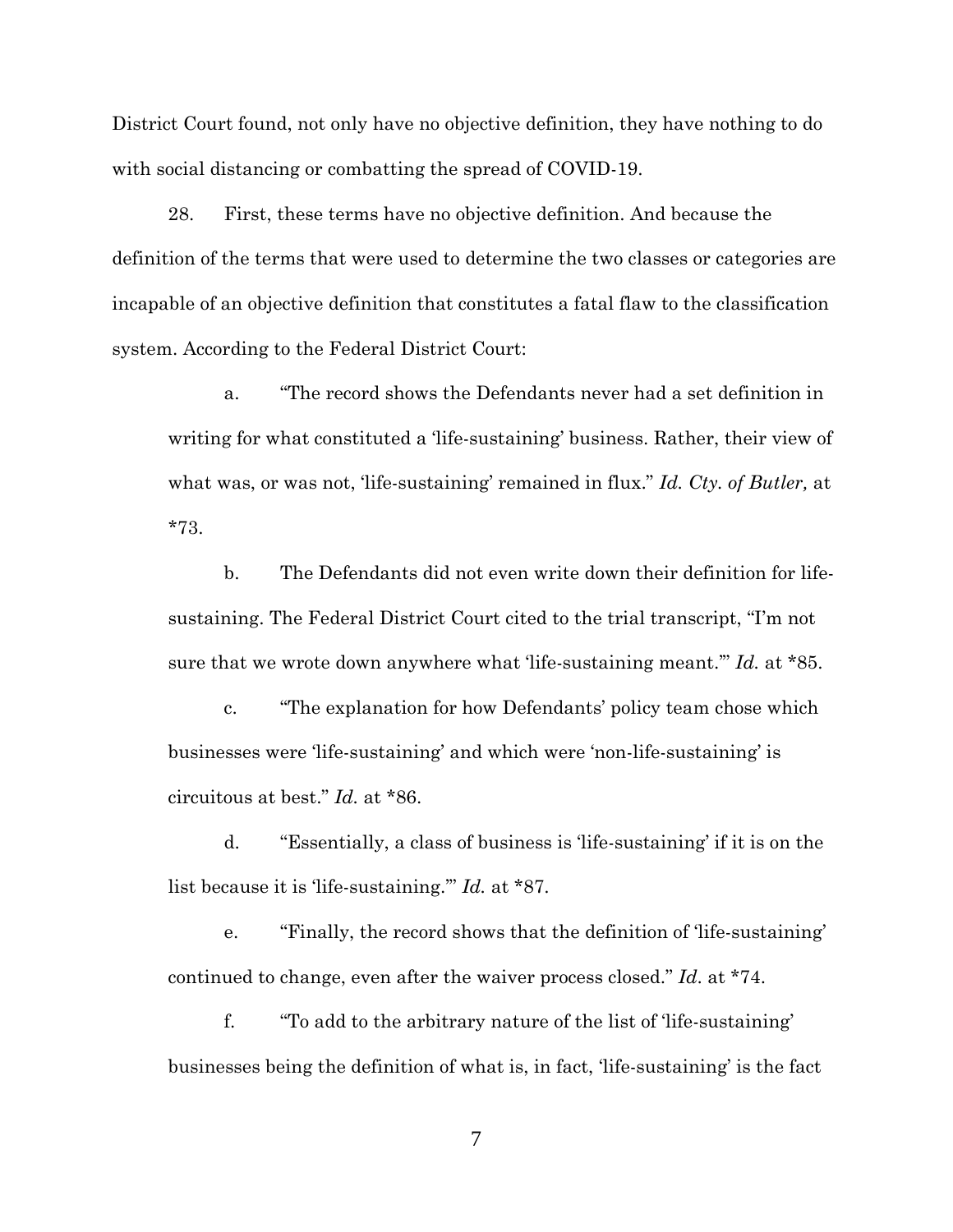that the list of what businesses are considered 'life-sustaining' changed ten times between March 19, 2020 and May 28, 2020." *Id*. at \*87.

29. The lack of a definition of these terms is a key reason why the Federal District Court found, "The manner in which Defendants, through their policy team, designed, implemented, and administered the business closure is *shockingly arbitrary*." *Id*. at \*89 (emphasis added).

30. The Federal District Court explains that, "The Court outlined at length above the facts of record demonstrating that Defendants' determination as to which businesses they would deem 'life-sustaining' and which would be deemed 'non-lifesustaining' was an arbitrary, *ad hoc* process that they were never able to reduce to a set, objective and measureable definition." *Id*. at \*97.

31. The Federal District Court held, "The Equal Protection Clause cannot countenance the exercise of such raw authority to make critical determinations where the government could not, at least, 'enshrine a definition somewhere.'" *Id*. at \*97.

32. Second, the classification system does not have a fair and substantial relation to the object of the BCO.

33. The Federal District Court cited to this Court which held, "The State may not rely on a classification *whose relationship to an asserted goal is so attenuated* as to render the distinction arbitrary and or irrational." *Id*. at \*95 citing to *City of Cleburne v. Cleburne Living Center*, 473 U.S. 432, 446 (1985) (emphasis added).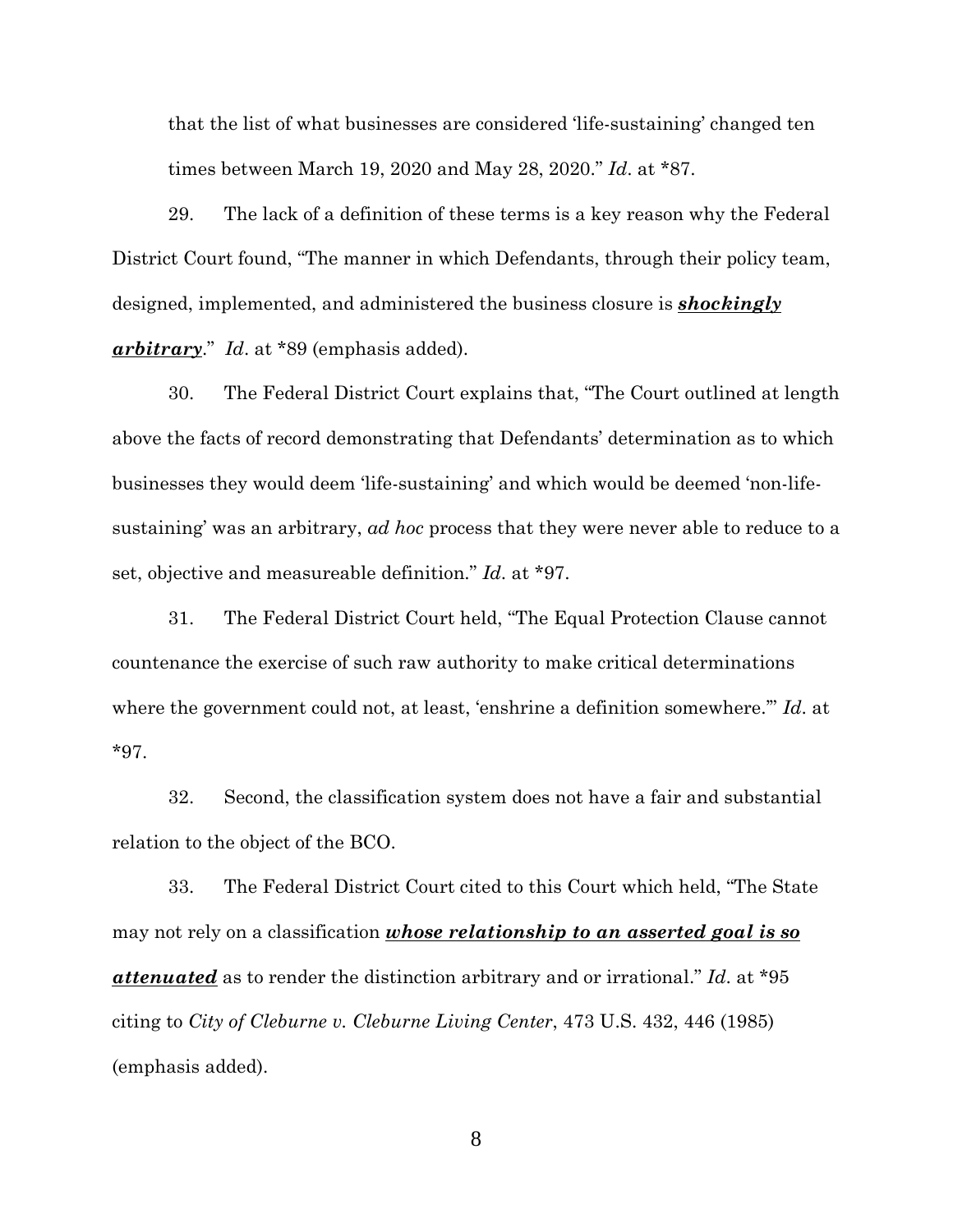34. The Federal District Court held, "Finally, the record shows the Defendants' shutdown of 'non-life-sustaining' businesses did not rationally relate to Defendants' stated purpose." *Id*. *Cty. of Butler*, at \*97-98.

35. As explained above, in the instant case, the closure of those businesses on the non-life-sustaining list including, *inter alia,* real estate agencies and political committees, is not rationally related to combatting the ravages of COVID-19. For example, the BCO prohibits Petitioner Danny DeVito from sitting alone in his own empty office, while the offices of Social Advocate Organizations and the offices of Members of the Pennsylvania General Assembly were permitted to remain open fully occupied by staff and Members and with people coming into and out of the offices and coming into contact with staff members and Members – all of which could spread COVID-19. Further, the BCO prohibits Petitioner Kathy Gregory from sitting alone in her office whereas accounting and insurance firms across Pennsylvania were permitted to remain open, fully staffed and permitted to receive visitors, vendors, clients and anyone else – all of which could spread COVID-19.

36. An order that was rationally related to its object of combatting the spread of COVID-19, may have been one that determined which businesses could impose social distancing and which could not, closing those that could not. But, that is not what the BCO did. This failure by Respondents to design a BCO that is rationally related to its own purpose or object is put into sharp relief when it came time for Respondents to design their "ReOpen Plan." According to the Federal District Court, "As to the business closures, the Governor's office based reopening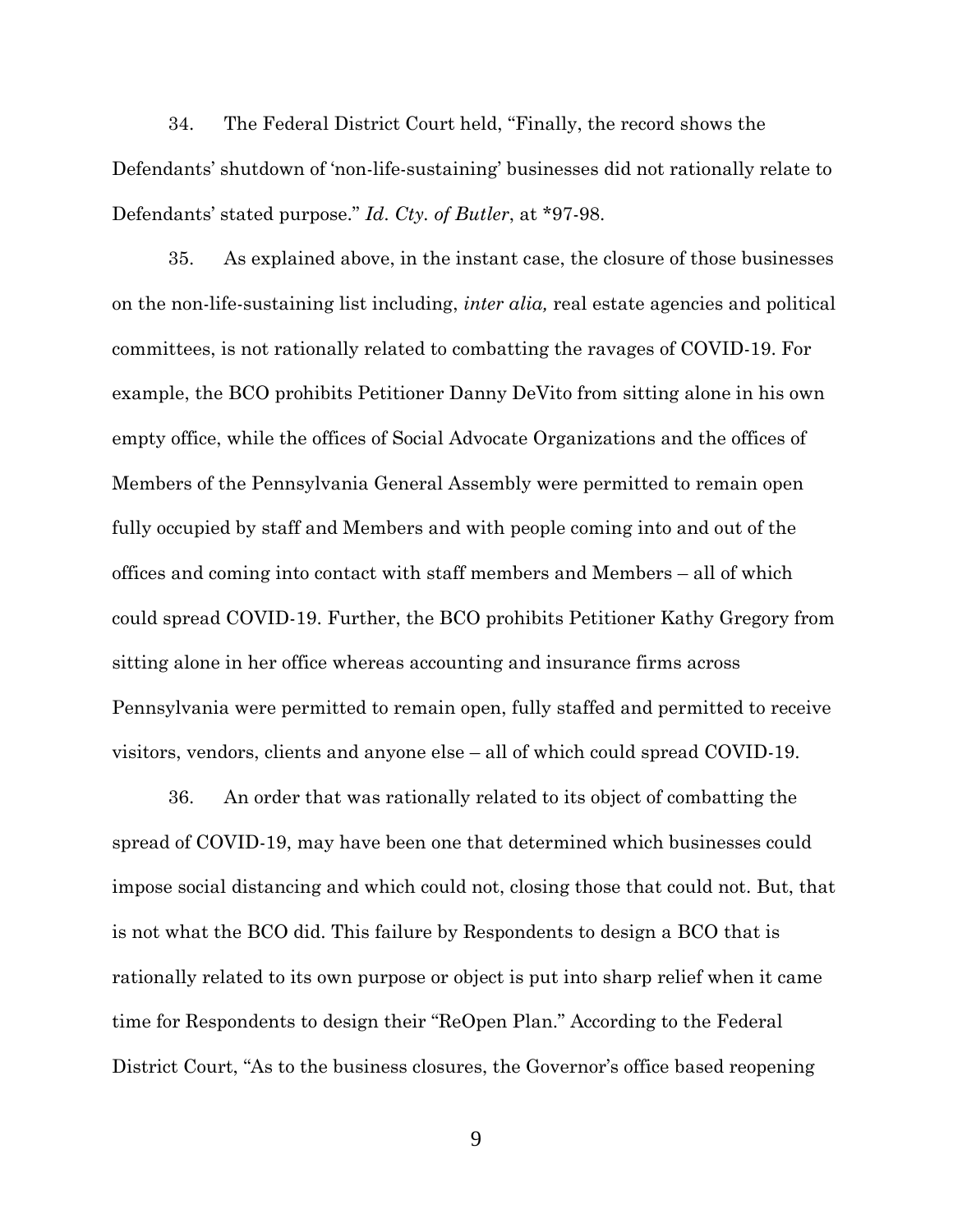decisions, 'upon whether a business created a high-risk for transmission of COVID-19.'" *Id*. at \*9 n.6. At least that factor, whether a business created a high-risk for transmission, may be rationally related to the ReOpen plan's object; yet, classifications into life-sustaining and non-life-sustaining simply were not rationally related to the BCO's purpose or object.<sup>4</sup>

37. Analyzing the BCO properly, meaning determining whether its different treatment (the two categories of life-sustaining and non-life-sustaining and keeping open the life-sustaining and closing the non-life-sustaining) of similarly situated entities is rationally related to its object of combatting the ravages of COVID-19, it is clear the BCO does not and thus fails the Equal Protection Clause claim.

#### Statutory Basis

38. In the case at bar, Respondents claimed that their statutory authority for the BCO came from *inter alia* the Pennsylvania Disease Prevention and Control Law (the "Disease Act").<sup>5</sup>

39. Respondents wrote onto the face of the BCO that their authority for it includes, *inter alia*, "WHEREAS, these means include isolation, quarantine, and

<sup>&</sup>lt;sup>4</sup> The Respondents eventually transferred all the Industries in which Respondents placed all Petitioners, except Friends of Danny Devito, from non-life-sustaining to life-sustaining; the Respondents moved some Industries, Sectors or Subsectors, like those of Petitioner Caledonia Land Company and Petitioner B&J Laundromat, from nonlife-sustaining to life-sustaining within hours or days of the issuance of the original BCO. Respondents moved Petitioner Blueberry Hill's golf course Industry, Sector or Subsector, and Petitioner Gregory's real estate Industry, Sector or Subsector from non-life-sustaining to life-sustaining over a month after the issuance of the BCO. In any event, this proves that the classification system was not rationally-related to the BCO's purpose.

<sup>5</sup> 35 Pa. Stat. Ann. § 521.1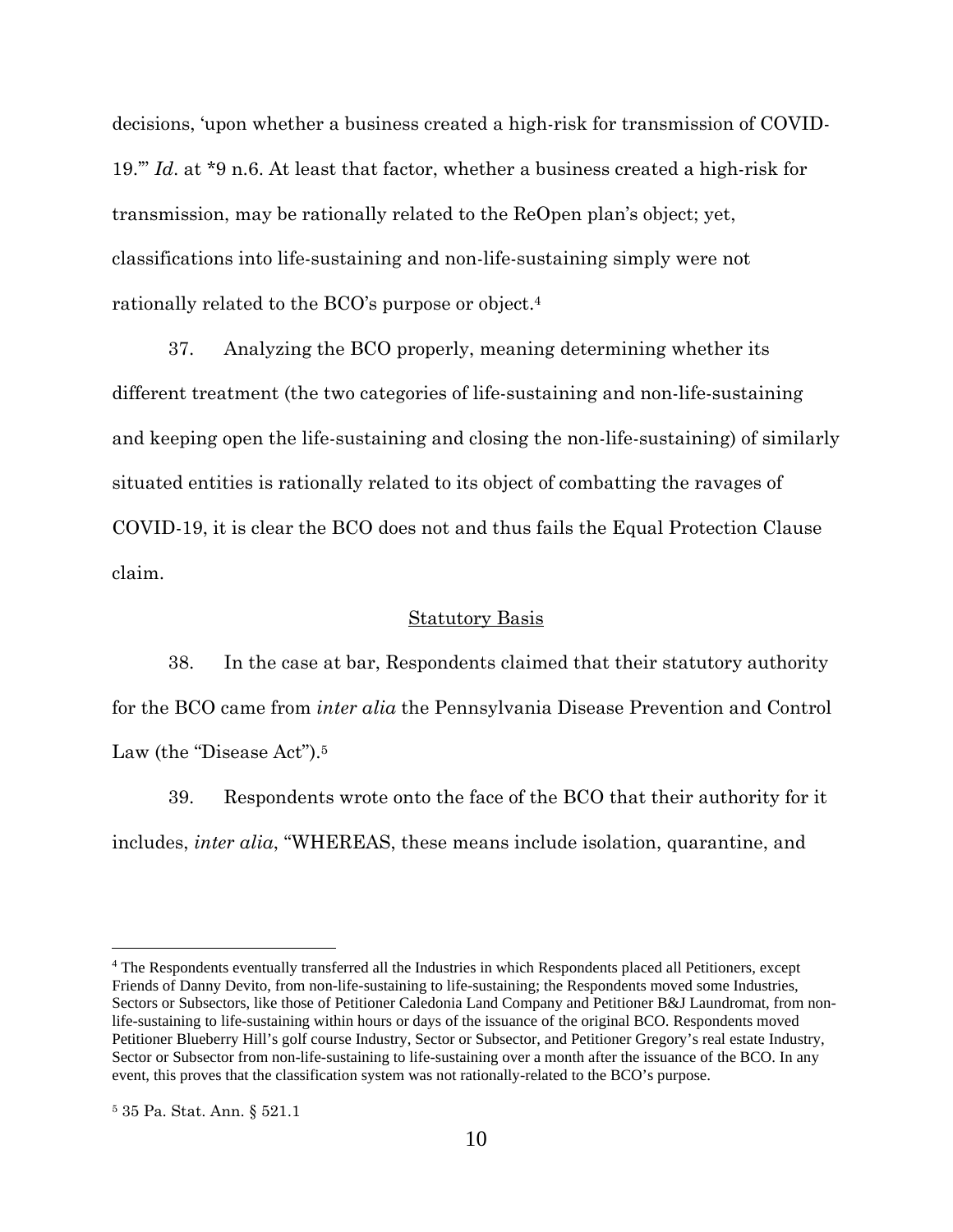any other control measure needed. 35 P.S. § 521.5." Respondents cite to the Disease Act.

40. Petitioners challenged that claim arguing the BCO does not satisfy the Disease Act because *inter alia* the Disease Act only authorizes quarantine of individuals, not businesses, and only individuals who are infected or who have been likely exposed, and that traditional pre or post infringement due process protections apply, but were not afforded in the case at bar.

41. However, the lower court ignored Petitioners' claim that the BCO is not authorized by the Disease Act because, Petitioners contend, there is no way any court could conclude that the BCO satisfied the elements necessary to be issued pursuant to the Disease Act and the lower court wanted to find that there was a statutory basis for the BCO.

42. This is why the lower court had to find the statutory basis in the Emergency Management Services Code (the "Code"), a statute that has nothing to do with communicable diseases, and to which the lower court had to apply overly broad definitions, which defy the canons of statutory construction and the intent of the Pennsylvania General Assembly, to the terms "natural disaster" and "disaster area," in order to try to make the BCO fit within the Code.<sup>6</sup>

43. In the case at bar, we are in the incongruous position in which the appropriate statute that empowers government to combat communicable diseases, the Disease Act, is cited as a basis of authority by the Respondents in the case at

<sup>6</sup> 35 Pa.C.S. § 7101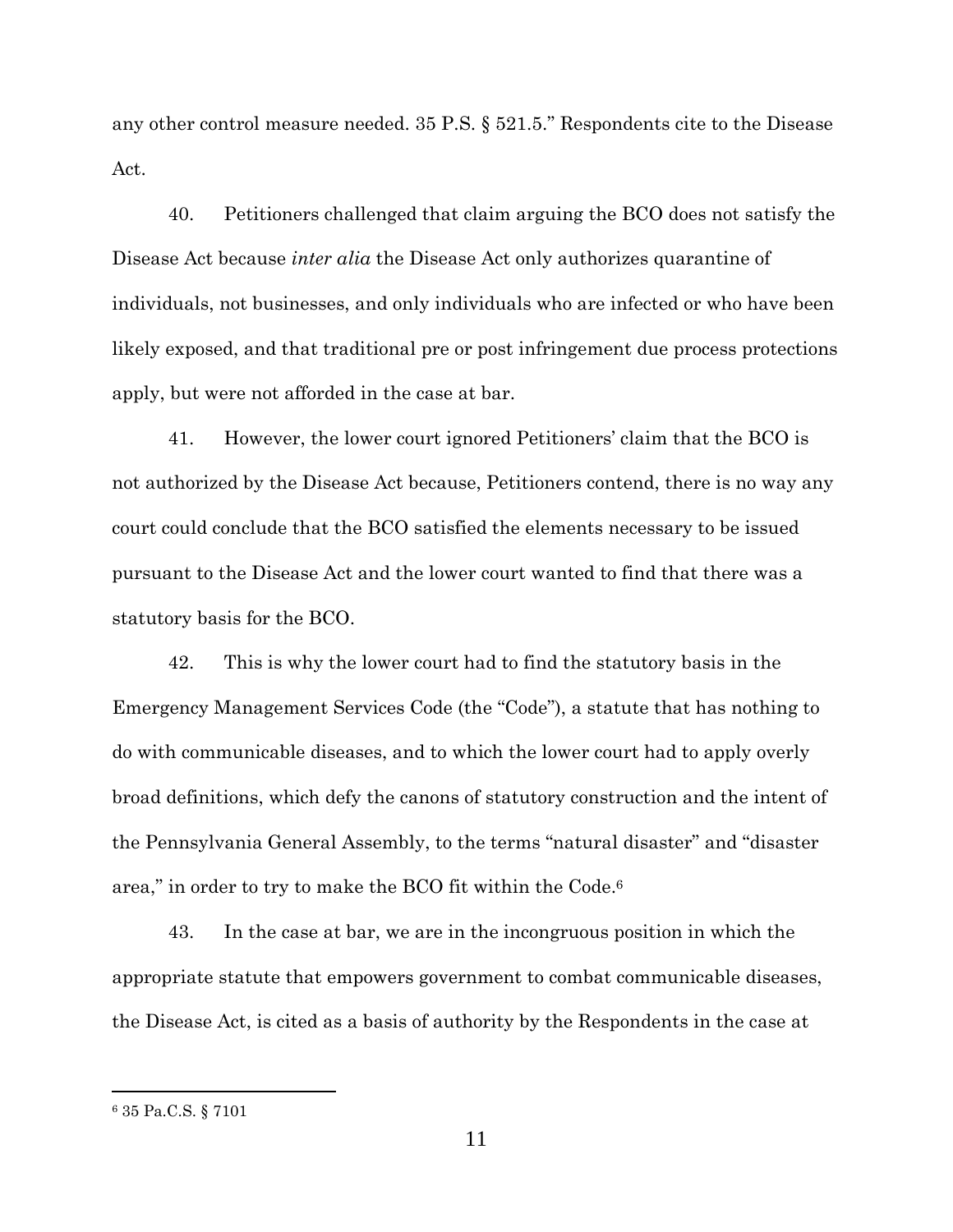bar, was ignored by the lower court, and yet in the very similar *Cty. of Butler* case, the Respondents then disavow it as a basis for their authority for the same BCO.

44. In *Cty. of Butler*, the Respondents, admitted that their Stay-At-Home Order was not a quarantine or isolation order. That is because neither it nor the BCO satisfied the elements necessary for the state to issue quarantine, isolation or other control measures orders. Instead, the Respondents came up with a completely new term for their orders, something called a "Public Health Mitigation," which has no definition or statutory basis anywhere, including the Code. *Id*. *Cty. of Butler*, at \*63. Thus, it appears the Respondents have abandoned their claim that the statutory authority for the BCO comes from the Code, which is where the lower court based the Respondents' statutory authority for the BCO.

45. The Federal District Court analyzed the Respondents Stay-At-Home Order, which was similar to the BCO in that it imposed broad lockdowns and closures, against the Disease Act. The Court found that the Stay-At-Home Order is not authorized by the Disease Act because it does not apply only to those who have been infected or likely exposed to a communicable disease and may only apply for the period of time equal to the longest incubation period, which in this case is two weeks, and as such the order exceeded that limit.

46. Further, the Federal District Court explained, "Even if the lockdown effectuated by the stay-at-home order could be classified as a quarantine, it would nevertheless far exceed the traditional understanding of a state's quarantine power." *Id*. at \*63 n.20. The Court cites to a Wake Forest Journal of Law and Policy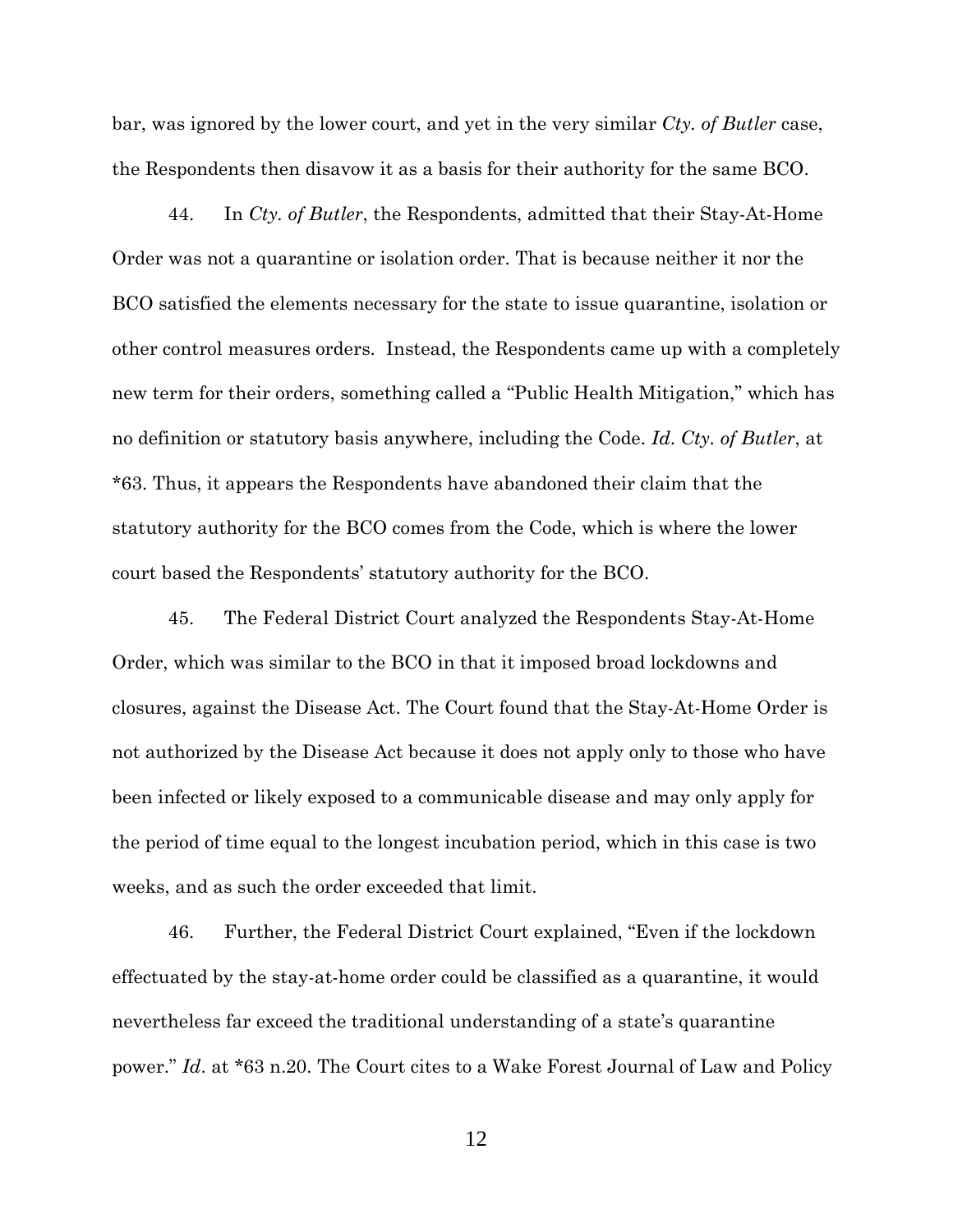article in which the author states, "State quarantine power, although broad, is subject to significant constitutional restraints." *Id*. at \*63 n.20. And, "At a minimum these include the requirement that quarantine be imposed only when it is necessary for public health (or is the least-restrictive alternative) and only when it is accompanied by procedural due process protections, including notice, the right to a hearing before an independent decision-maker either before or shortly after confinement, the right to counsel, and the requirement that the state prove its case with clear and convincing evidence." *Id*. at \*63 n.20.

47. The BCO satisfied none of these requirements for lawful quarantine orders or any orders under the Disease Act.

48. In essence, Respondents have admitted in *Cty. of Butler* that their BCO is not authorized by the Disease Act, even though they pleaded that it was before the lower court in the case at bar; and by classifying their BCO as a "Public Health Mitigation," Respondents seem to have abandoned their claim that the BCO was authorized by the Code, which authorizes no such thing. Further, the Disease Act is the proper statute through which to analyze the BCO because it is in essence or substance a quarantine order – it restricts the liberty of movement of people subject to it – but fails to satisfy the elements necessary to make it a lawful quarantine order because *inter alia* it is not limited to only those who are infected or likely to have been exposed to COVID-19. Finding its authorization in the Code, as the lower court did in the case at bar, should not exempt it from being analyzed as it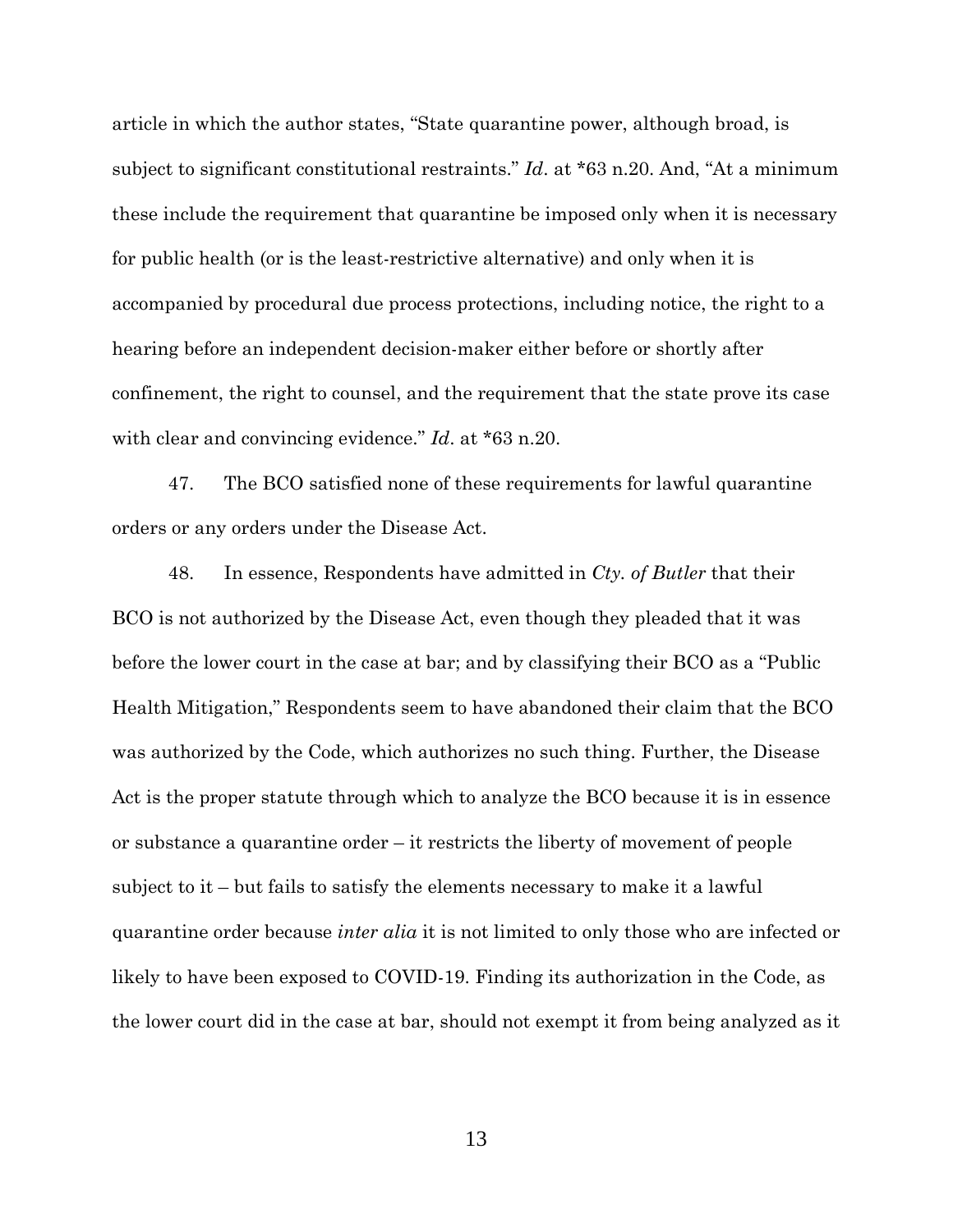truly is – an unlawful quarantine order. As such, it should be declared unconstitutional.

#### Police Powers

49. The lower court, in holding that the BCO satisfied the police power

test, held:

The choice made by the Respondents was tailored to the nature of the emergency and utilized *a recognized tool, business closures*, to enforce social distancing to mitigate and suppress the continued spread of COVID-19.

*Id. Friends of Devito v. Wolf*, at 891 (emphasis added).

50. To the contrary, mass statewide business closure orders have never been used as a tool before in the Pennsylvania or in the United States of America. No historical evidence of mass, statewide business closure orders were presented to the lower court.

51. The Federal District Court, in *Cty. of Butler,* found that the Respondents Stay-At-Home Order and BCO were unprecedented in American history and law, just as Petitioners have argued in the case at bar.

52. In *Cty. of Butler*, Respondents pointed out, apparently via newspaper clippings, that on October 4, 1918 the Pennsylvania Health Commissioner imposed an order which closed, "all public places of entertainment, including theaters, moving picture establishments, saloons and dance halls and prohibit[ed] all meetings of every description until further notice." *Id*. *Cty. of Butler*, at \*64.

53. However, that order applied only to indoor places of entertainment and was directed at restricting large, indoor gatherings in that industry. The BCO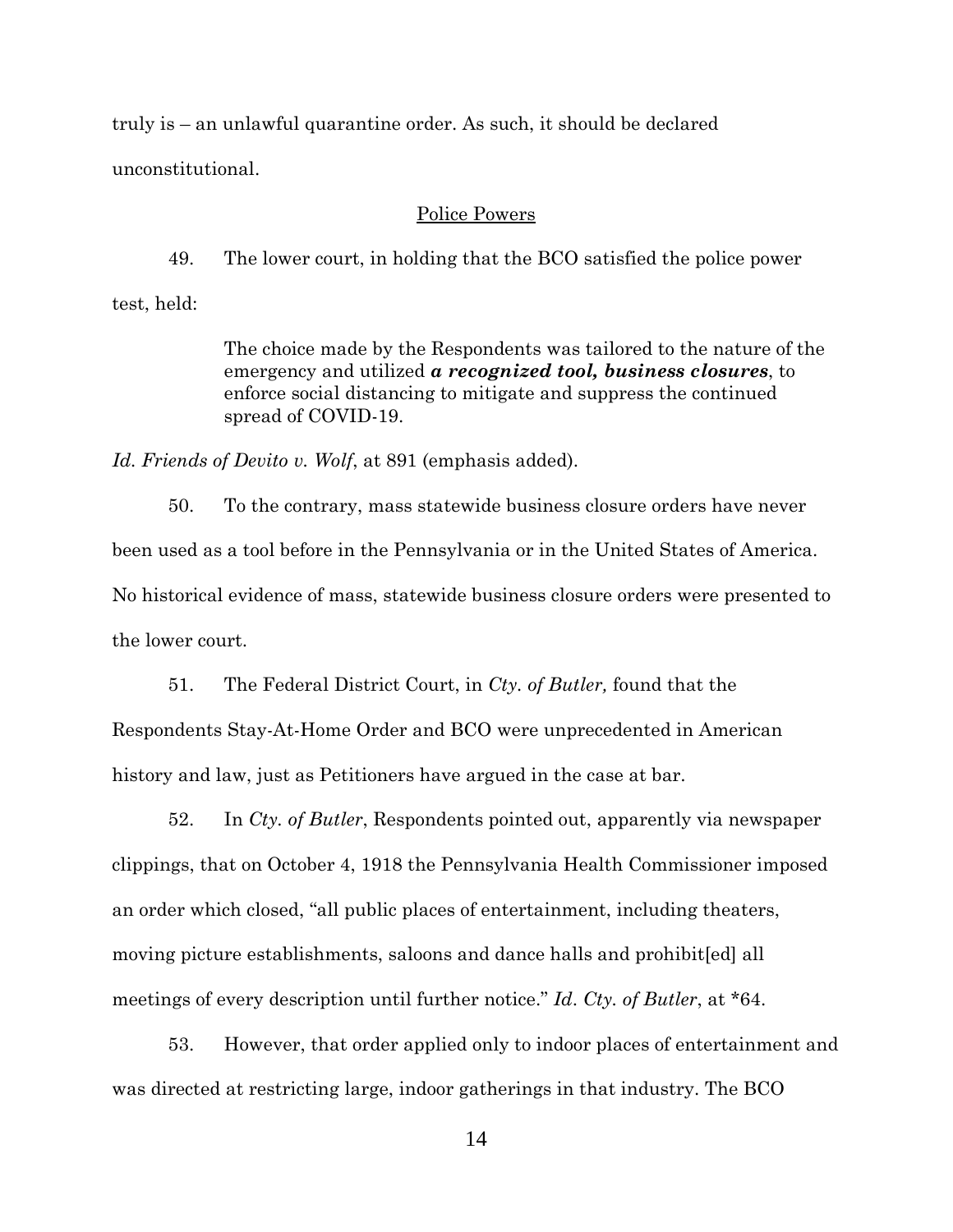affected exponentially greater numbers and types of businesses by closing all nonlife-sustaining industries, including entire industries having nothing to do with entertainment including all of the Petitioner's businesses and including industries that include Petitioner Caledonia Land Company, a timber management company, and Petitioner Blueberry Hill, a golf course, whose activities are mostly carried-on outdoors. Further, no prior executive order had ever classified all industries as lifesustaining and non-life-sustaining and closed all non-life-sustaining.

54. In footnote 43 of its Opinion, the Federal District Court explained, "During the 1918-1919 flu pandemic, some American cities closed schools, churches and theaters, banned large gatherings and funerals and restricted store hours. But none imposed stay at home orders or closed all non-essential businesses. No such measures were imposed during the 1957 flu pandemic, the next deadliest one; even schools stayed open." *Id*. at \*64 n.24.

55. The Federal District Court found that recent pandemic decisionmaking guidance from the Centers for Disease Control and Prevention (CDC) contain no recommendations, "that even approximate the imposition of statewide (or even community wide) stay at home orders or the closure of all 'non-lifesustaining' businesses." *Id*. at \*65. Thus, contrary to any assertions, the Respondents were not carrying-out CDC recommendations by classifying all Pennsylvania businesses and entities as life-sustaining and non-life-sustaining and ordering the closure of all non-life-sustaining businesses and entities.

#### Procedural Due Process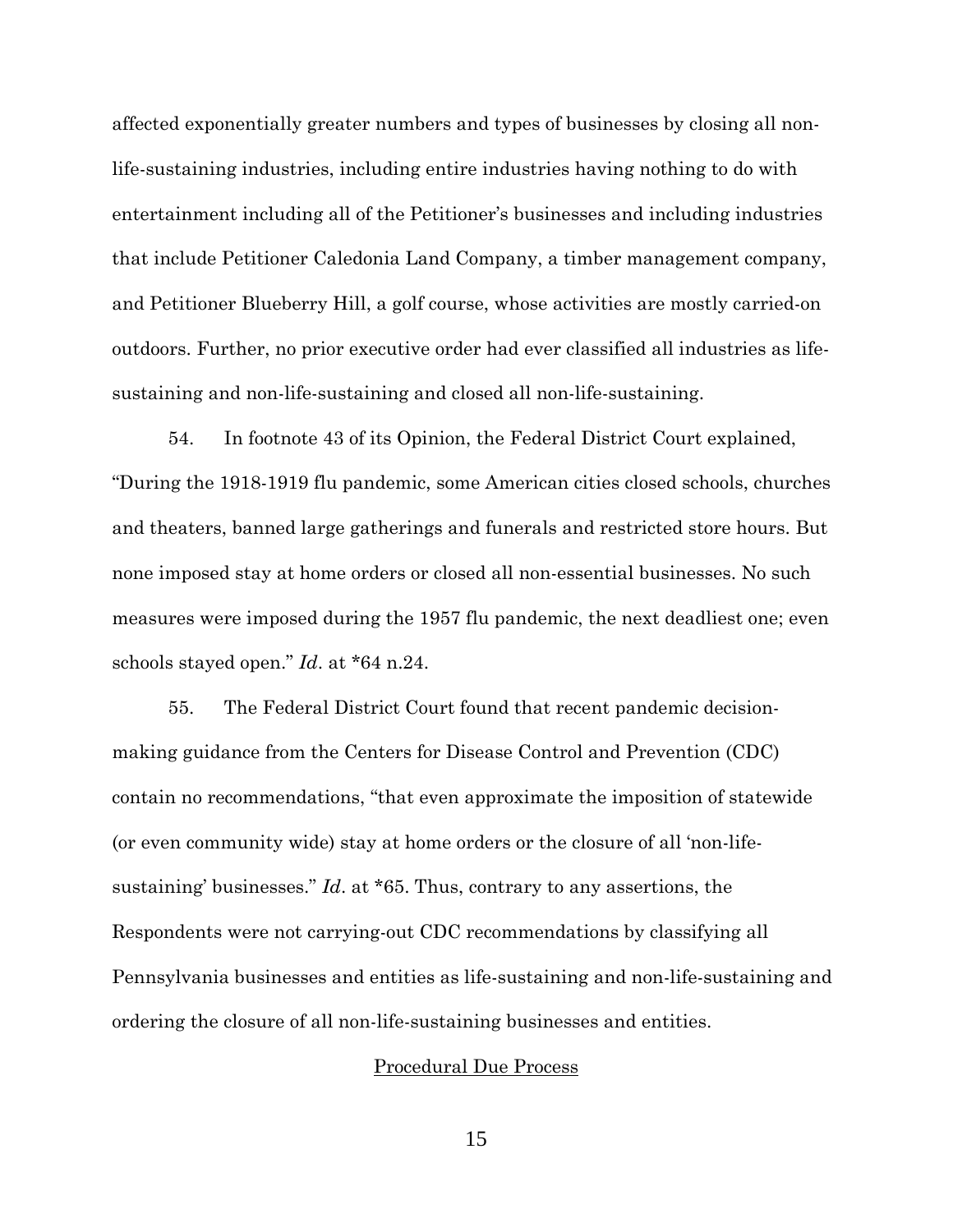56. In *Cty. of Butler*, the Federal District Court did not adjudicate plaintiffs' procedural due process claim.

57. However, it made findings that bear directly upon Petitioners' Procedural Due Process Claim, which was denied by the lower court, and has been raised by Petitioners in this Honorable Court.

58. Petitioners claim that the Respondents' waiver process, whereby businesses on the non-life-sustaining list can request a waiver to be permitted to reopen is insufficient due process because the definitions of life-sustaining and nonlife-sustaining are arbitrary, circuitous and unascertainable making it difficult if not impossible to determine how they can satisfy the definition and be deemed lifesustaining, and because the waiver process was woefully inadequate in providing the traditional due process guarantees.

59. The Federal District Court agrees:

But to the extent that Defendants were exercising raw government authority in a way that could (and did) critically wound or destroy the livelihoods of so many, the people of the Commonwealth at least deserved an objective plan, *the ability to determine with certainly how the critical classifications were to be made, and a mechanism to challenge an alleged misclassification. The arbitrary design, implementation and administration of the business shutdowns deprived the Business Plaintiffs and their fellow citizens of all three.* 

*Id.* at \*90 (emphasis added).

60. Further, the risk of erroneous deprivation of Petitioners' interests is great considering, as the Federal District Court found, the Respondents did not even write down their definition of life-sustaining, whatever the definition was it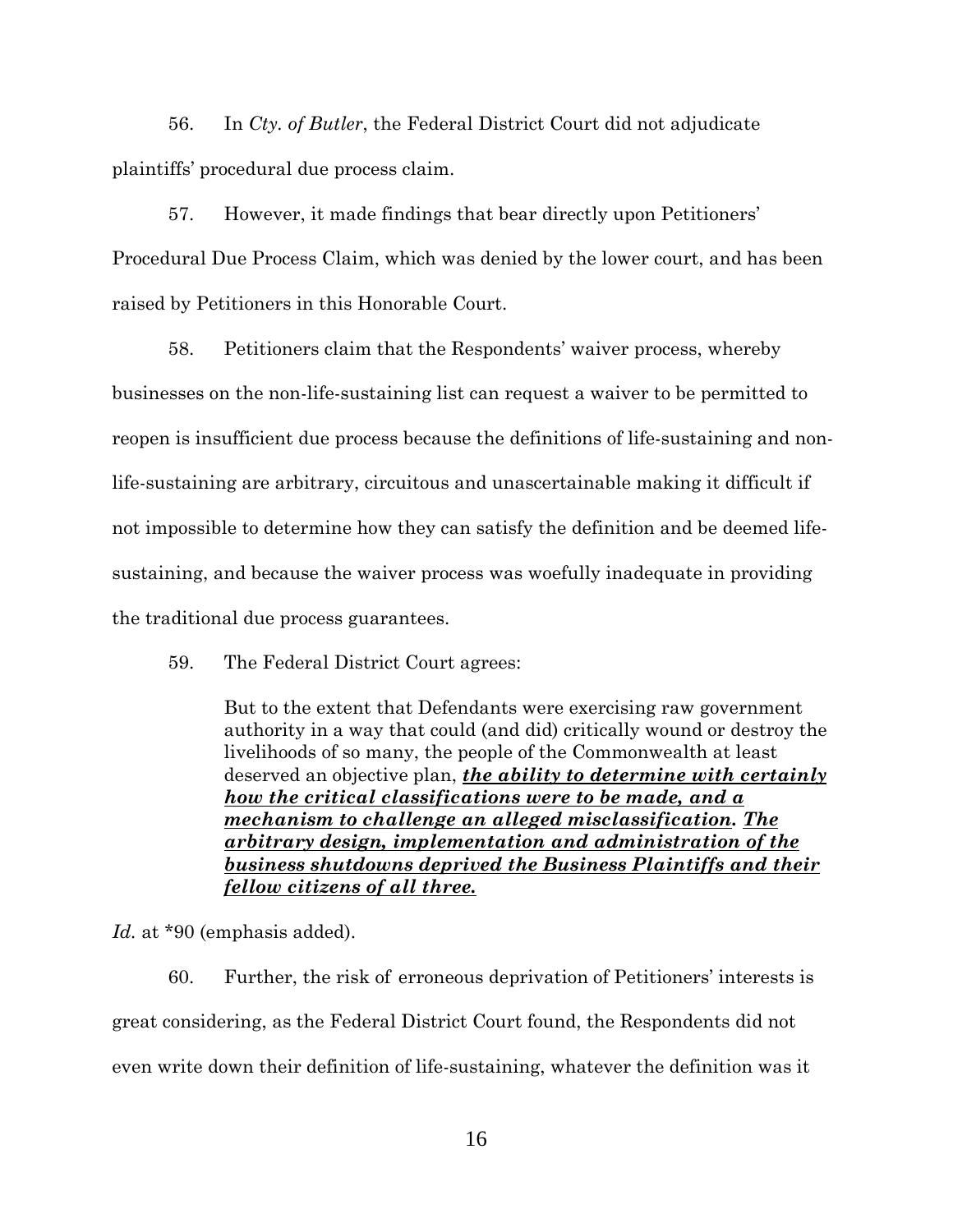kept changing even during the waiver process, and in total the definition changed ten times.

61. A hallmark of procedural due process is that the procedures are fair so that the government's decisions are not arbitrary and unreasonable. That there is no ascertainable, workable definition of the standard the Respondents used to determine whether to grant or deny waiver applications renders the procedure unfair.

62. It is clear that there was no definition and there was no actual, objective criteria utilized in deciding waiver requests. For example, the waiver request by the Pennsylvania Association of Realtors, which Petitioner Gregory was a member, was denied on April 11, 2020, even though Respondents had previously declared that they were acting in conformity with of the Department of Homeland Security's Cybersecurity and Infrastructure Security Agency ("CISA Advisory"), which stated on March 28, 2020, that all real estate services are essential and should be open. Then, after denying PAR's waiver request, Respondents changed their mind and moved the entire real estate industry to life-sustaining. Petitioner Blueberry Hill, a golf course, filed a waiver on March 23, 2020 and never received a response; yet over a month later Respondents changed their mind and declared golf courses to be life-sustaining and permitted them to reopen.

63. With no actual, objective standards, definition and criteria used to develop the classifications and decide the wavier requests, the waiver process turned out to be one based upon the caprice and whims of those administering it.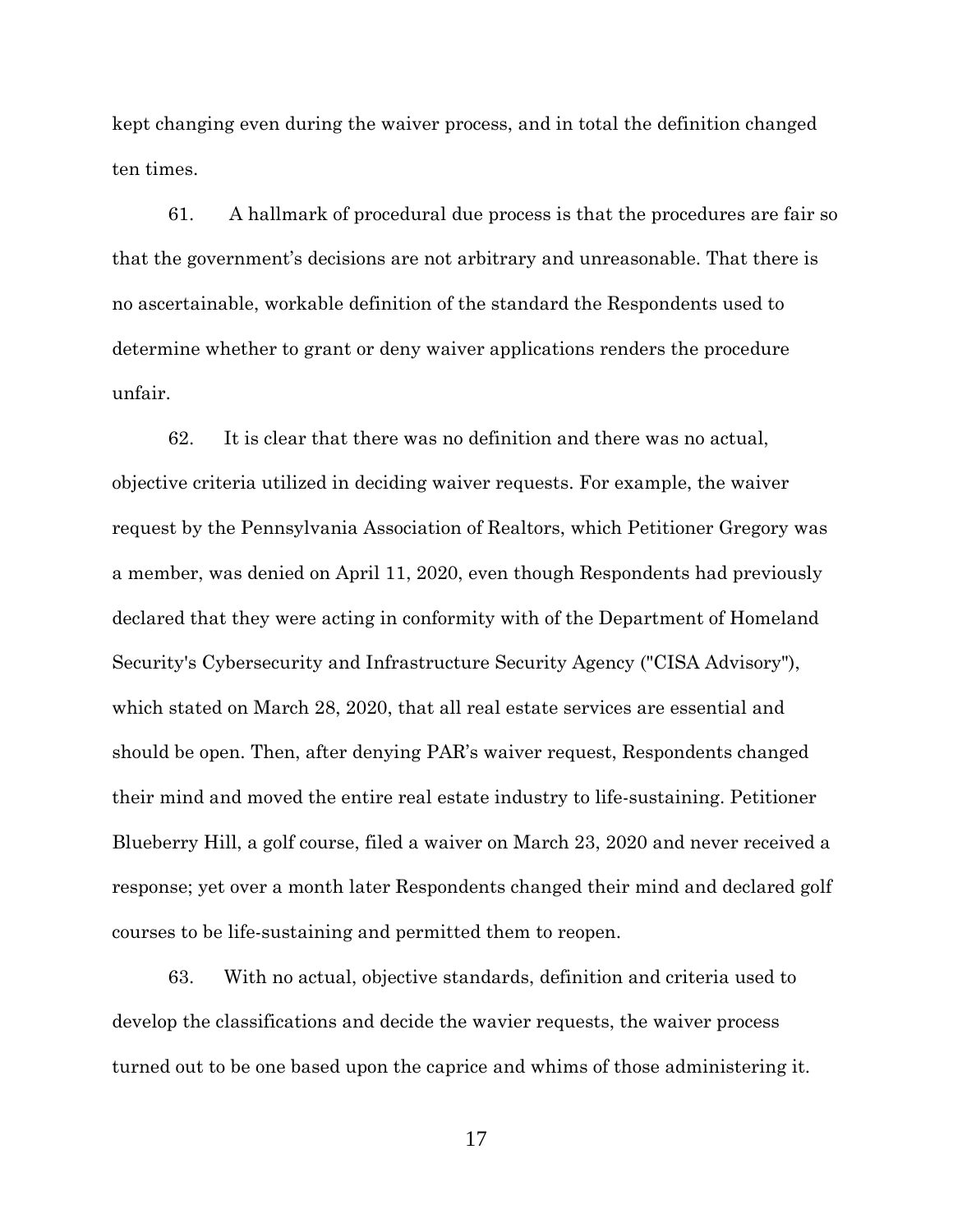That and the lack of the traditional tools of due process is the definition of an unfair process.

#### Standard of Review

 64. The Federal District Court in *Cty. of Butler* stated that the lower court in the case at bar, "addressed some of the federal constitutional issues presented in this case and the court reviewed those issues through a more deferential standard." *Id*. at \*32 n.13.

65. The Federal District Court decided, however, to review the constitutional challenges before it using the "ordinary" three-tiered structure of strict scrutiny, intermediate scrutiny and rational basis. It stated, "Ordinary constitutional scrutiny will be applied." *Id*. at \*32

66. The Federal District Court cited to this Court which declared:

"[t] Constitution was adopted in a period of grave emergency. Its grants of power to the federal government and its limitations of power of the States were determined in light of emergency, and they are not altered by emergency." Home Building & Loan Ass'n v. Blaisdell, 290 U.S. 398, 425 (1934).

*Id*. at \*32.

67. Petitioners argue that, like the Federal District Court did in *Cty. of Butler*, that ordinary three-tiered constitutional scrutiny, instead of a deferential